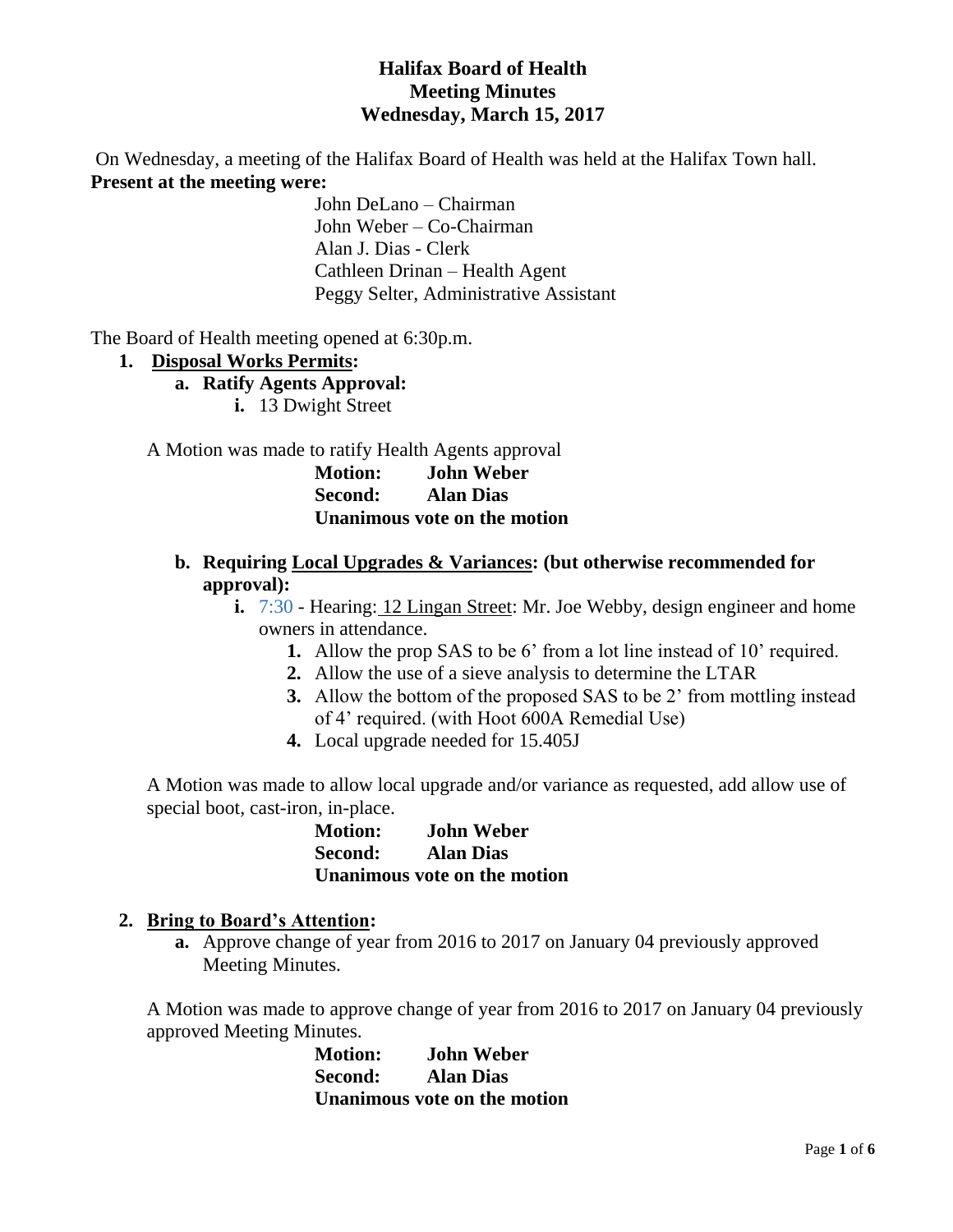**b.** Nomination of Inspector of Animals:

**i.** Tracy Noland has agreed to continue to be the Animal Inspector for the Town of Halifax.

A Motion was made to re-nominate Tracy Noland to continue as the Animal Inspector for the Town of Halifax from May 01, 2017 through April 30, 2018.

> **Motion: John Weber Second: Alan Dias Unanimous vote on the motion**

**c.**Division of Fisheries & Wildlife – Encroachment onto State Property

- **d.** 395 Plymouth Street: Update
- **e.** Halifax Recycling Policy:
	- **i.** Buy Recycled
- **f.** Town of Halifax Training Workshops:
	- **i.** Harassment in May and Customer Service in June
- **g.** Discussion on Possibility of Active Shooter Incidents:
	- **i.** Managing Today's Security Threats as a Municipality.
		- **1.** Wednesday, 03.29.17, 8:30am 3:00pm, Hotel 1620 at Plymouth Harbor 180 Water Street, Plymouth, MA 02360.
			- **a.** Board requested administrative Assistant send email to Fire & Police Chief asking if anyone from their department will be attending the MIIA Training–Managing Today's Security Threats.

### **3. Discussion Items:**

- **a.** 6:30pm MacDonald Industries: Continue discussion on the possibility of joining the land at Marilyn's Way and Republic/BFI Landfill between Halifax & Bridgewater, filling the swale between the two (2) properties with soil and adding solar panels on top. - Marilyn MacDonald, Operations Manager, Mike MacDonald and Donald P. Nagle, Esq. for MacDonald Industries in attendance.
	- **i.** MacDonald Industries commented that Bridgewater Town Council voted to support the MacDonald Industries project at Marilyn's Way, Republic/BFI Landfill between Halifax & Bridgewater.

 MacDonald Industries stated they are looking to get the same assistance and letter of non-binding support from the Board of Health in Halifax in order to obtain an Administrative Consent Order (ACO) from MassDEP.

- **1.** The Board asked if there was a benefit to the town of Bridgewater.
	- **a.** MacDonald Industries commented there was no benefit to the town of Bridgewater at this time.
- **2.** The Board asked if there were possible future benefit.
	- **a.** MacDonald Industries commented that tipping fees would be possible future benefits.
- **3.** The Board asked if foundry sand would be used.
	- **a.** MacDonald Industries commented that foundry sand would be used.
- **4.** The Board asked if there would be water treatment sludge.
	- **a.** MacDonald Industries commented that there would be water treatment sludge.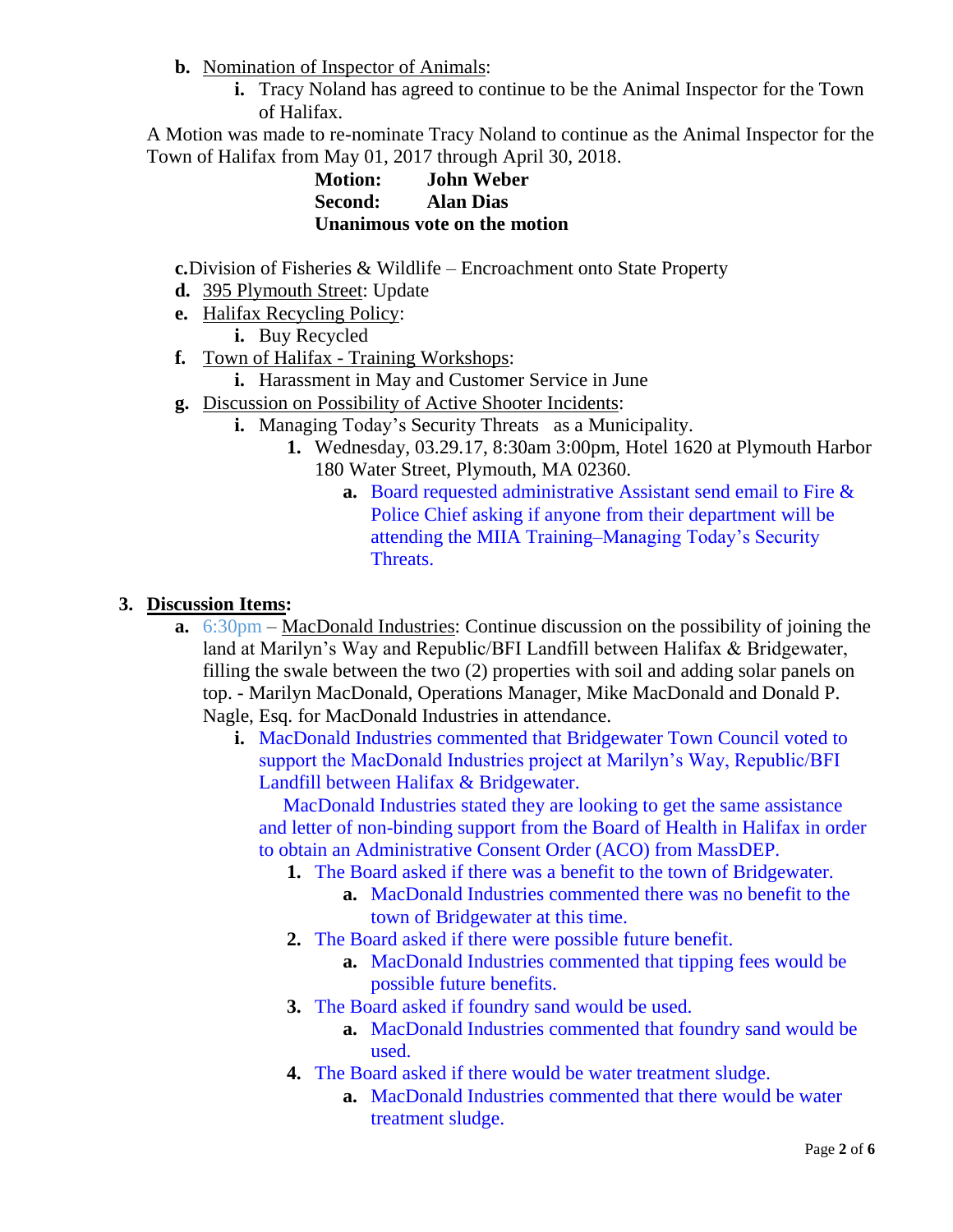- **5.** The Board asked if Republic Services was on board with the project.
	- **a.** MacDonald Industries commented that Republic Services is on board with the project, however, this is the non-binding phase. Republic would return at another time to meet with the Board, along with MacDonald Industries and to determine what would be best to put in the swale.
- **6.** The Board asked if the town would have the option to decide what waste would go into the swale.
	- **a.** MacDonald Industries commented that the town would have the option to decide what waste would or would not go into the swale.
		- **i.** The Board commented that with a 40' elevation, there will have to be a lot of public hearings.
- **7.** The Board asked if the Board of Health will have oversight if a concern appears and issues a cease & desist.
	- **a.** MacDonald Industries commented that the Board of Health does have that authority.
- **8.** The Board asked if there was any feedback from Charlie Seelig.
	- **a.** The Health Agent commented that Mr. Seelig is aware of the project.
	- **b.** MacDonald Industries commented that they went to Mr. Seelig for direction and he directed them to the Board of Health. MacDonald Industries currently reports to Mr. Seelig annually and in turn he updates the Board of Selectmen.
	- **c.** MacDonald Industries commented that the ACO can state in it that "This consent order does not undermine the authority of the Board of Health.
- **9.** The Board asked if it was the post-closure that involved the solar panels.
	- **a.** MacDonald Industries commented that it was a post-closure use for Republic Services capped landfill that involved the solar panels.
- **10.** The Board asked if there was any benefit to the town.
	- **a.** MacDonald Industries commented that they would have to talk to the citizens, they don't have 100% of the answer.

A Motion was made to send a letter of non-binding support for MacDonald Industries to the Massachusetts Department of Environmental Protection.

> **Motion: Alan Dias Second: John Weber Unanimous vote on the motion**

A Motion was made to amend the letter of non-binding support for MacDonald Industries to the Massachusetts Department of Environmental Protection to include the condition that Republic Services is in cooperative agreement.

| <b>Motion:</b> | <b>Alan Dias</b>             |
|----------------|------------------------------|
| <b>Second:</b> | <b>John Weber</b>            |
|                | Unanimous vote on the motion |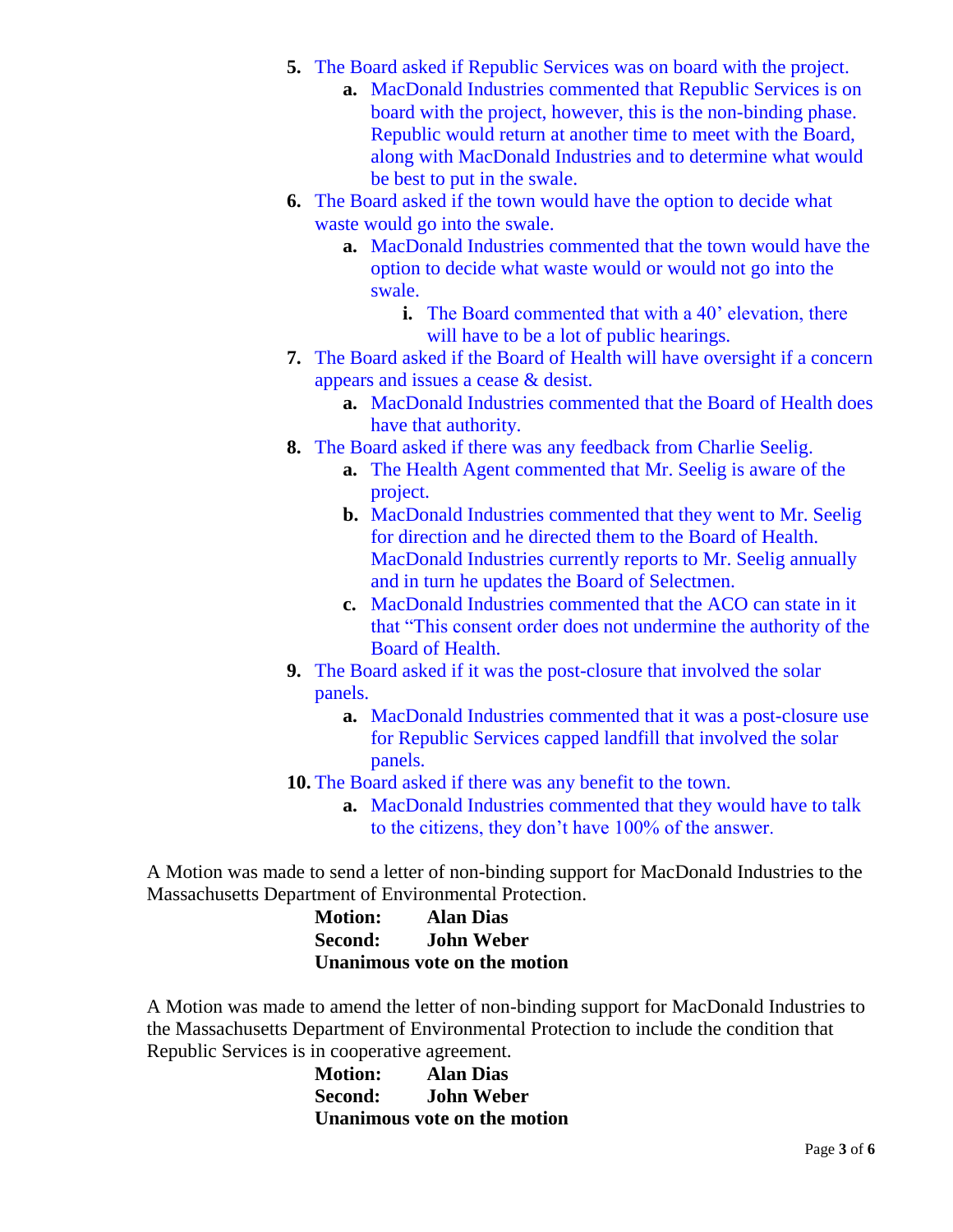- **b.** 7:00pm Fieldstone Show Park: Well Testing Mr. Scott Clawson, owner Fieldstone Show Park, Shawn Clawson, son of Mr. Scott Clawson and Attorney Phil A. Taylor, Counsel for Mr. Scott Clawson in attendance.
	- **i.** At the Board of Health July 20, 2016 meeting the Board voted unanimously that Mr. Clawson must have his well water collected and tested by a state certified lab for potability and VOC's (volatile organic compounds) two to four weeks prior to each show. When two shows are within two weeks of each other, one test will suffice for those two. All test results will be shared with the Halifax Board of Health before each show.
	- **ii.** At the Board of Health January 04, 2017 meeting the Board voted unanimously that any and all future well samples shall be taken by an employee of a certified lab accompanied by chain-of-custody papers.
		- **1.** A memo stating the above will be sent to the Board of Selectmen. **a.** Keep these Board decisions in place.
		- **2.** The Board commented that a copy of the well driller's completion report was never submitted to the Board of Health for the irrigation well started in July 2016 and requested one be submitted to the office as soon as possible.
			- **a.** Mr. Clawson stated he never received a well driller's completion report from the well drilling company but would contact the drilling company and have the information sent to the Board of Health.
		- **3.** There was a discussion on the missing appendices A & B referenced in the Halifax well regulations.
			- **a.** The Health Agent informed the Board, Mr. Clawson and Attorney Taylor that she contacted DEP on February 14, 2017, who in turn referred her to the Dept. of Central Registry in Boston, MA. The appendixes  $A \& B$  in question were part of the Model Board of Health Regulations for Private Wells distributed by MassDEP in 1989 and revised February 1998.
		- **4.** The Board and Mr. Clawson agree that Board Member, Mr. Alan Dias will assist Mr. Clawson with the drawing of the drinking well and the irrigation well samples and Mr. Dias will then bring them to Analytical Lab.
		- **5.** The Board would like to review the sample test results and then make a decision on the frequency of the testing.
		- **6.** It was decided by all that hereafter, the house drinking well would be called House, well#1 and the field irrigation well would be called Field, Well#2.
		- **7.** Mr. Clawson will return to the April 05, 2017 Board of Health meeting at 7:00pm to review the results of the water sample tests.
		- **8.** Mr. Clawson & Attorney Phil Taylor will return to the April 19, 2017 meeting to discuss the frequency of the testing of the wells.

A Motion was made to appoint Alan Dias to collect water samples for the drinking well, House-Well#1 and the irrigation well, Field-Well#2.

| <b>Motion:</b>                      | <b>John Weber</b>  |
|-------------------------------------|--------------------|
| <b>Second:</b>                      | <b>John DeLano</b> |
| <b>Unanimous vote on the motion</b> |                    |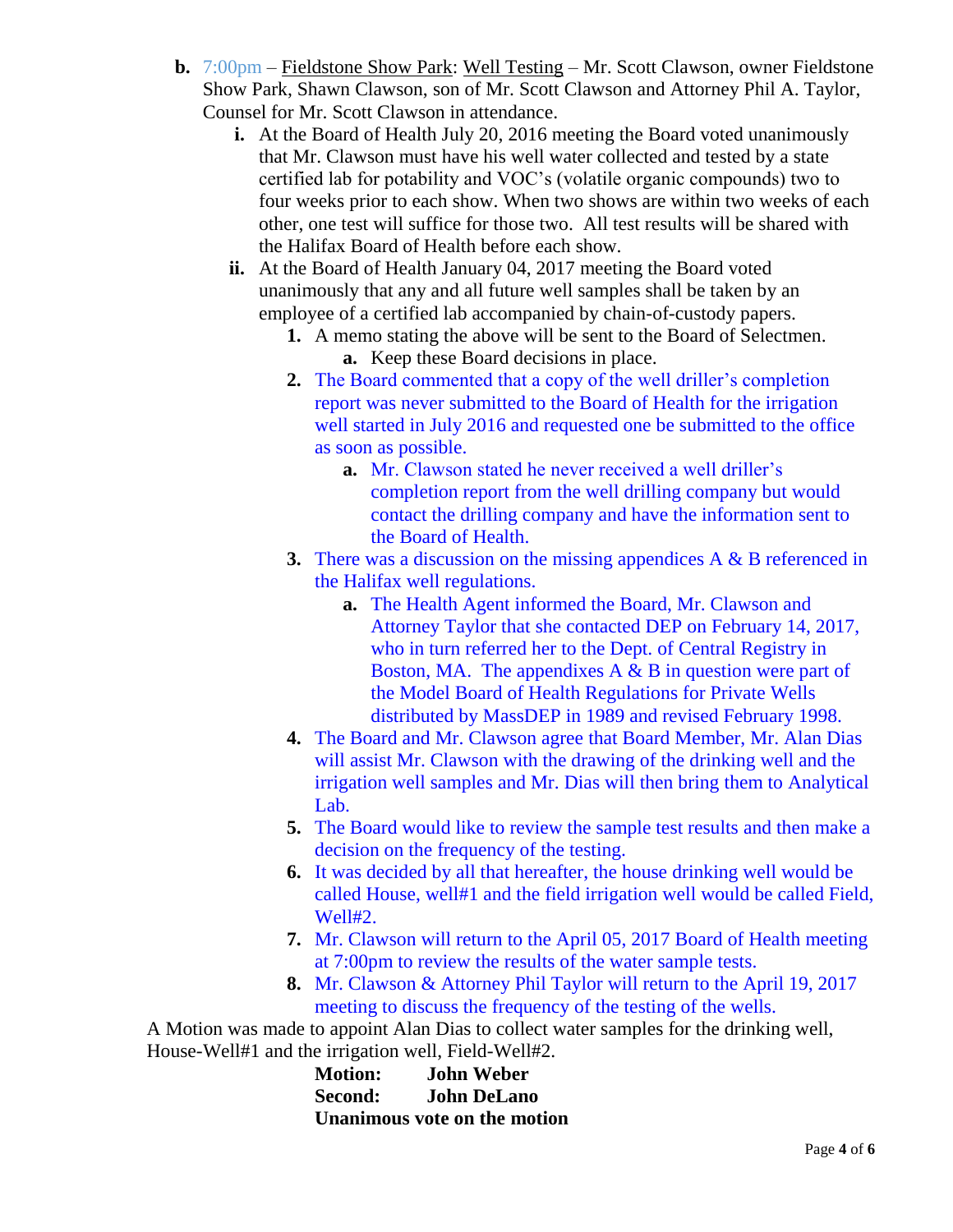- **iii.** Large Outdoor Event Regulations
- **iv.** Food Permits
	- **1.** Summary of the 02.01.17 discussion at Board of Health meeting from Mr. Clawson's Counsel, Attorney Phil A. Taylor.
- **v.** New State Promotors License
- **c.**Agricultural Commission: Agent Updated Board
	- **i.** New completed pamphlet for "Generally Accepted/Normal Agricultural Practices for Keeping Backyard Horses"
	- **ii.** They plan to work on composting next and also gardening. (Example Growing strawberries, tomatoes etc...)
- **d. Admin Report:** Admin. Updated Board
	- **i.** 2017 Rabies Clinic: Month of June, 2017 Decided
		- **1.** Letter faxed over to Dr. Hopkins on 03.09.17 and mailed on 03.13.17
- **e. Agent Report:** Agent Updated Board
	- **i.** Empty food establishment buildings. Require Grease Traps Cleaning?
	- **ii.** Life Skills Training: training and SLRSD
	- **iii.** Hand Washing Sink. Deadline?
		- **1.** Health Agent updated the Board on the hand washing sink situation.

A Motion was made to put Health Habits Nutrition on notice that a hand washing sink needs to be obtained within 30 days from notice of the Board of Health. The owner of Healthy Habits Nutrition is welcome to attend the April 05, 2017 Board of Health meeting to discuss any questions or concerns regarding this matter.

> **Motion: John Weber Second: Alan Dias Unanimous vote on the motion**

### **4. The Following to be signed**:

- **a.** March 01, 2017 Permit Approvals need signature Board Signed
- **b. Payroll for the Week Ending March 18, 2017** Board Signed
	- **i.** Cathleen Drinan
	- **ii.** Margaret Selter
	- **iii.** Tracy Noland
- **c. Meeting Minutes:**  Board Signed
	- **i.** February 01, 2017 Meeting Minutes, J. DeLano Signature needed
	- **ii.** February 15, 2017 Meeting Minutes, J. DeLano Signature needed
- **d. Revolving Account# 25-513 – FY 17-15** Board Signed
	- **i.** Spath Engineering Invoice# 03517-743 Plan Review Map 84, Lot 6A-2 Palmer Mill Road - \$85.00
	- **ii.** Grady Consulting Invoice# Plan Review 13 Dwight Street \$85.00
- **e. iPad Gift Account# 26-514-4830-02 – FY 17-09** Board Signed
	- **i.** Cathleen Drinan iPad Usage Reimbursement for March, 2017 \$14.99
- **f. Permits**: Board Approved
	- **i.** Fieldstone Show Park 2017 Large Outdoor Event Permit
	- **ii.** Park Restaurant Management Group LLC (Alden Park) Walter Wunder 2017 Mobile Food Permit, Fieldstone Show Park Horse Show Event